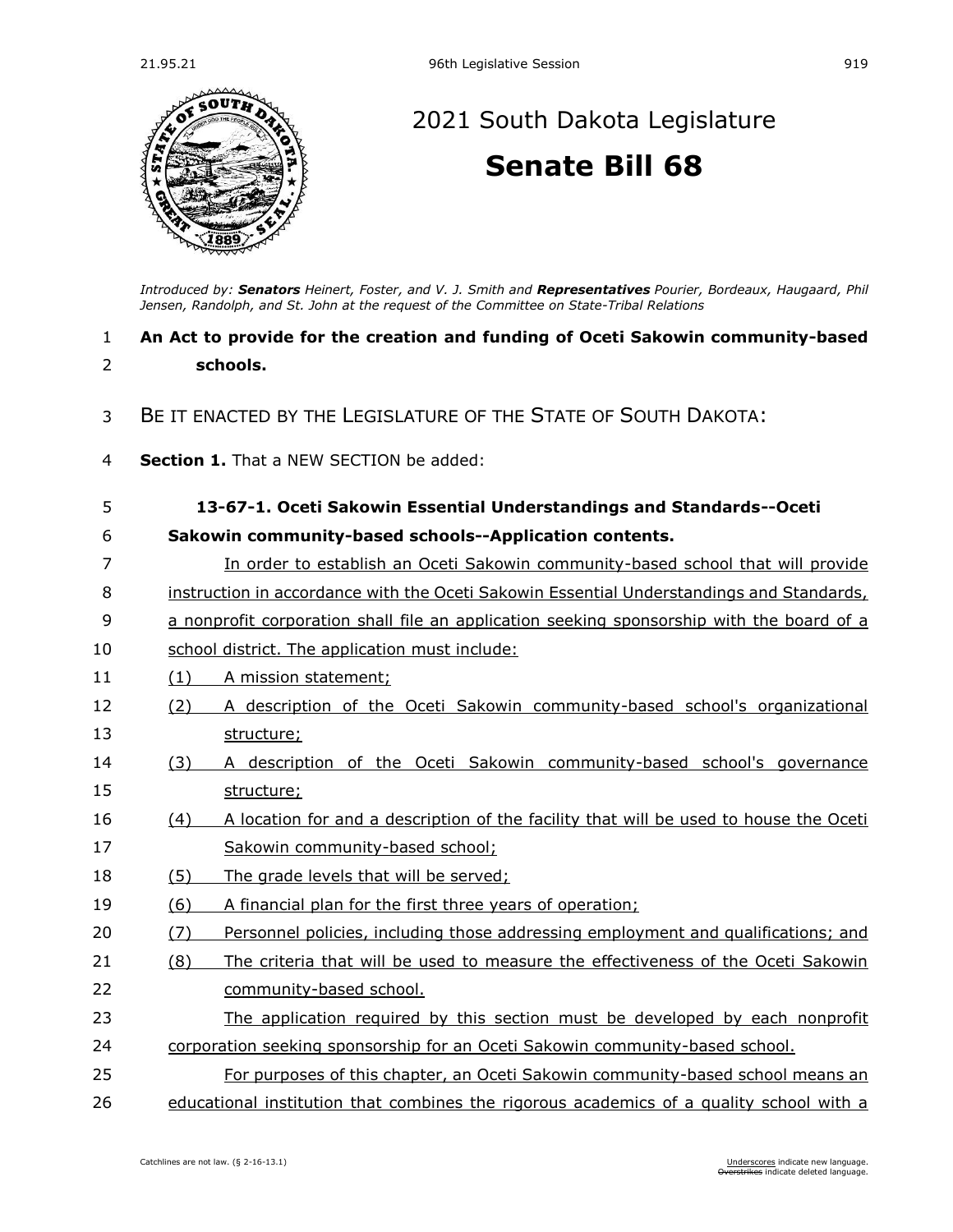| 1        | wide range of vital in-house services, supports, and opportunities for the purpose of        |
|----------|----------------------------------------------------------------------------------------------|
| 2        | promoting each student's learning and development. The school unites the most important      |
| 3        | influences in a student's life, including educational experiences, families, and             |
| 4        | communities, to create a support network that nurtures the student's development toward      |
| 5        | productive adulthood. The school embraces and lifts the indigenous language of the           |
| 6        | community and incorporates four inter-connected support systems into one core structure      |
| 7        | that includes a strong core instructional program designed to help each student meet high    |
| 8        | academic standards; enrichment activities designed to expand each student's learning         |
| 9        | opportunities and support cognitive, social, emotional, moral, and physical development;     |
| 10       | a full range of health and mental health services designed to safeguard each student's       |
| 11       | well-being and remove barriers to learning; and indigenous language as the instructional     |
| 12       | language for core classes or as a kindergarten through grade twelve indigenous language      |
| 13       | program to develop fluency and preserve language.                                            |
| 14<br>15 | Section 2. That a NEW SECTION be added:<br>13-67-2. Application--Conditions for approval.    |
| 16       | Upon receiving an application seeking sponsorship of an Oceti Sakowin community-             |
| 17       | based school, the board of a school district has sixty days within which to review and       |
| 18       | either approve or deny the application. The application shall be approved if:                |
| 19       | There is a reasonable likelihood that the Oceti Sakowin community-based school<br>(1)        |
| 20       | will open and be operated in an educationally and fiscally sound manner;                     |
| 21       | Decisions regarding the Oceti Sakowin community-based school will be based on<br>(2)         |
| 22       | documented evidence offered as part of the application process;                              |
| 23       | The Oceti Sakowin community-based school will follow policies and practices that<br>(3)      |
| 24       | are transparent and based on merit;                                                          |
| 25       | (4)<br>Conflicts of interest or any appearance of impropriety will be avoided; and           |
| 26       | (5)<br>The Oceti Sakowin community-based school is likely to improve student learning        |
| 27       | and achievement.                                                                             |
| 28       | The board of a school district shall, within five days of making a determination             |
| 29       | under this section, forward copies of all application materials and report its determination |
| 30       | to the secretary of education.                                                               |
|          |                                                                                              |

31 **Section 3.** That a NEW SECTION be added: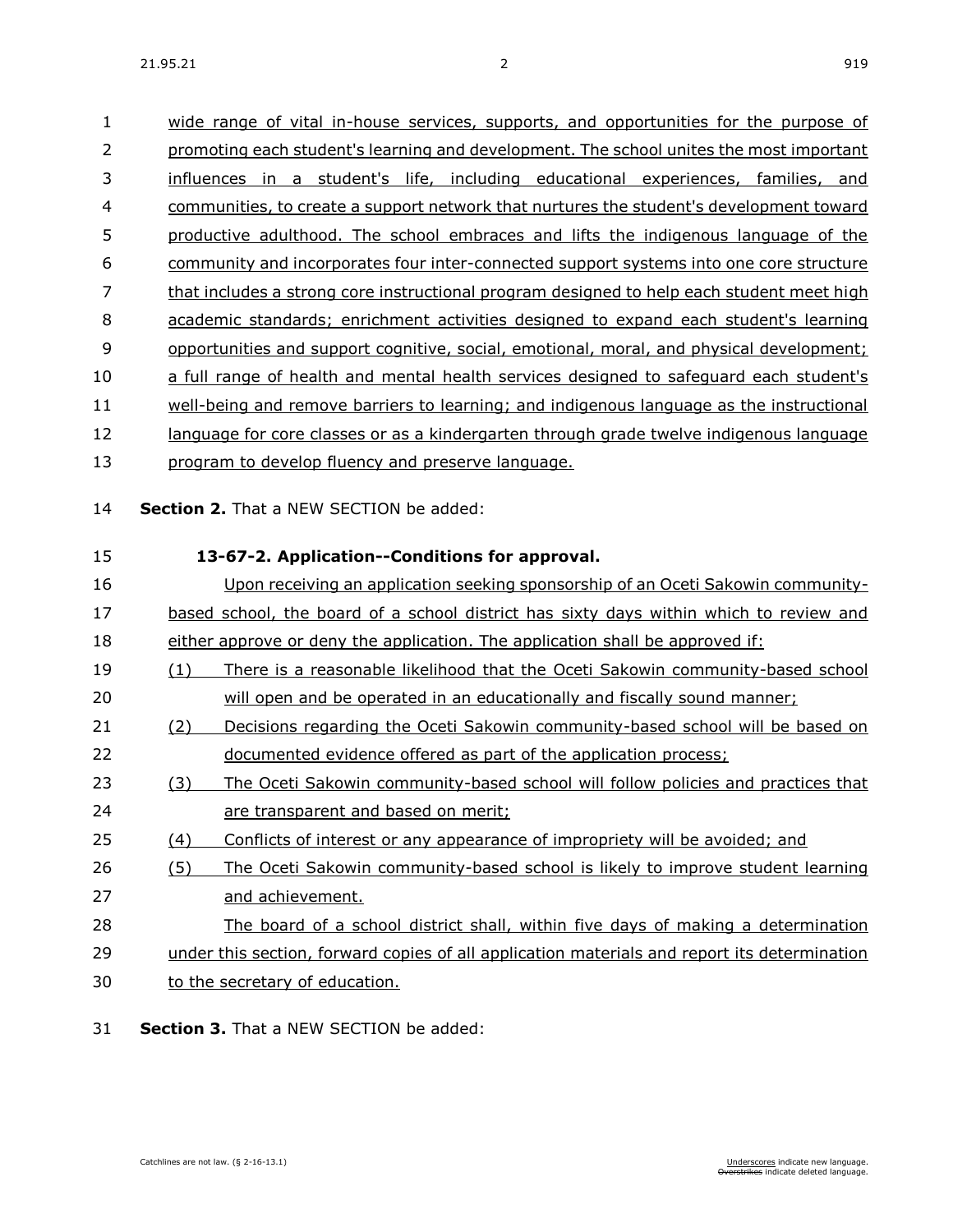# **13-67-3. Sponsorship--Conditions.** 2 An application for sponsorship of an Oceti Sakowin community-based school may not be approved by the board of a school district if the Oceti Sakowin community-based school is to be located outside the boundaries of the school district. The board of a school district may not serve as the sponsor of an Oceti Sakowin community-based school if the Department of Education has determined that, during either of the two fiscal years immediately preceding the date of the application, the district was not in compliance with the uniform system for gathering and reporting educational data, as established in accordance with § [13-3-51.](https://sdlegislature.gov/Statutes/Codified_Laws/DisplayStatute.aspx?Type=Statute&Statute=13-3-51) **Section 4.** That a NEW SECTION be added: **13-67-4. Educator qualifications.** Each person serving as an educator at an Oceti Sakowin community-based school 13 shall either hold a certificate, as provided for in chapter [13-42,](https://sdlegislature.gov/Statutes/Codified_Laws/DisplayStatute.aspx?Type=Statute&Statute=13-42) or if the person is to provide instruction only in a Native American language, the person shall hold a South Dakota 15 Native American Lakota, Dakota, or Nakota language permit. Prior to making an offer of employment to any person, the Oceti Sakowin community-based school shall undertake a good faith effort to contact the person's previous employers and references, in order to ascertain the person's fitness for employment. The Oceti Sakowin community-based school shall document its contacts and findings pursuant to this section. **Section 5.** That a NEW SECTION be added: **13-67-5. Contract--Provisions.** No later than sixty days after an application for an Oceti Sakowin community-based school is approved, the board of the school district shall enter into a contract with the governing board of the Oceti Sakowin community-based school. The contract must include the following: (1) The academic and operational expectations of the Oceti Sakowin community-based school and the manner in which both are to be determined; (2) The terms and conditions of sponsorship; (3) The rights and expectations of the sponsoring school district and the Oceti Sakowin community-based school; (4) A requirement that the Oceti Sakowin community-based school be nonsectarian in its programs, admission policies, employment practices, and all other operations;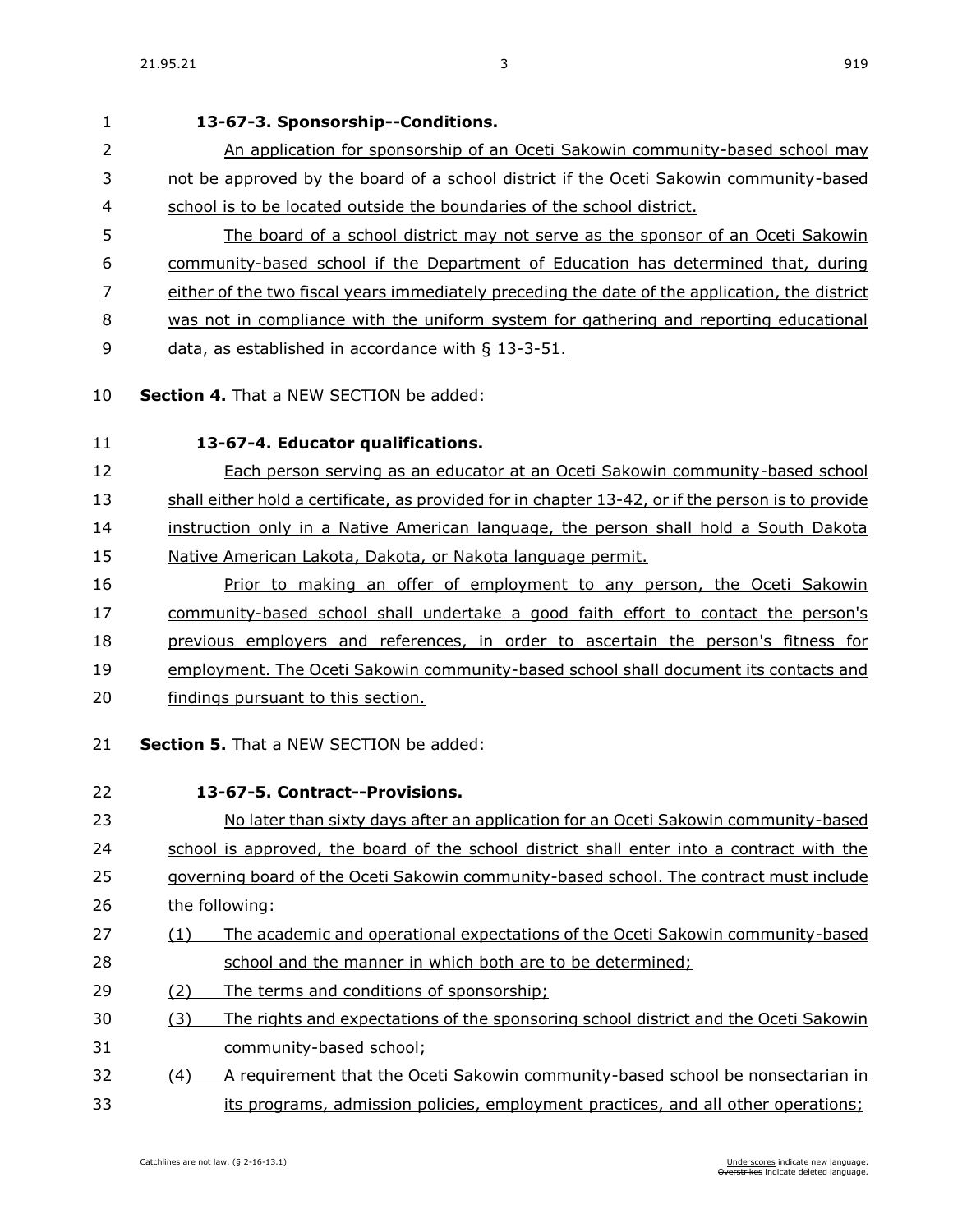(5) A requirement that the Oceti Sakowin community-based school provide a

| $\overline{2}$ |      | comprehensive program of instruction for at least one grade level between              |
|----------------|------|----------------------------------------------------------------------------------------|
| 3              |      | kindergarten and twelve;                                                               |
| 4              | (6)  | A requirement that the Oceti Sakowin community-based school is subject to the          |
| 5              |      | same operational term as provided for in § 13-26-2;                                    |
| 6              | (7)  | A requirement that the Oceti Sakowin community-based school is subject to all          |
| $\overline{7}$ |      | state and federal laws governing the provision of education to children with           |
| 8              |      | disabilities;                                                                          |
| 9              | (8)  | A requirement that the Oceti Sakowin community-based school follow the Oceti           |
| 10             |      | Sakowin Essential Understandings and Standards;                                        |
| 11             | (9)  | A requirement that the Oceti Sakowin community-based school incorporate in its         |
| 12             |      | instruction the official indigenous language of this state, as set forth in § 1-27-20; |
| 13             | (10) | A requirement that the Oceti Sakowin community-based school provide for the            |
| 14             |      | measurement of student progress in a manner required by the Department of              |
| 15             |      | Education;                                                                             |
| 16             | (11) | A requirement that the Oceti Sakowin community-based school report educational         |
| 17             |      | data and preserve educational and financial records in the same manner as school       |
| 18             |      | districts in accordance with §§ 13-3-51 to 13-3-51.6, inclusive;                       |
| 19             | (12) | A requirement that the Oceti Sakowin community-based school and its governing          |
| 20             |      | board comply with the open meetings and open records provisions otherwise              |
| 21             |      | applicable to school districts, in accordance with chapters 1-25 and 1-27;             |
| 22             | (13) | A -requirement that the Oceti Sakowin community-based school is subject to             |
| 23             |      | annual financial and compliance audits, as well as performance audits;                 |
| 24             | (14) | A requirement that the Oceti Sakowin community-based school must maintain              |
| 25             |      | accounting and financial functions that are separate and apart from those of the       |
| 26             |      | sponsoring school district;                                                            |
| 27             | (15) | A requirement that the Oceti Sakowin community-based school shall maintain an          |
| 28             |      | adequate risk management and insurance program;                                        |
| 29             | (16) | A requirement that, unless otherwise provided in this chapter, the Oceti Sakowin       |
| 30             |      | community-based school is subject to the same state and federal laws that are          |
| 31             |      | applicable to other public schools and school districts in this state, except those    |
| 32             |      | laws applicable to taxing authority, as found in chapters 10-12, 13-11, and 13-16,     |
| 33             |      | and school district elections as set forth in chapters 13-7 and 13-8;                  |
| 34             | (17) | A requirement that the Oceti Sakowin community-based school is subject to the          |
| 35             |      | same student assessment and accountability requirements applicable to other            |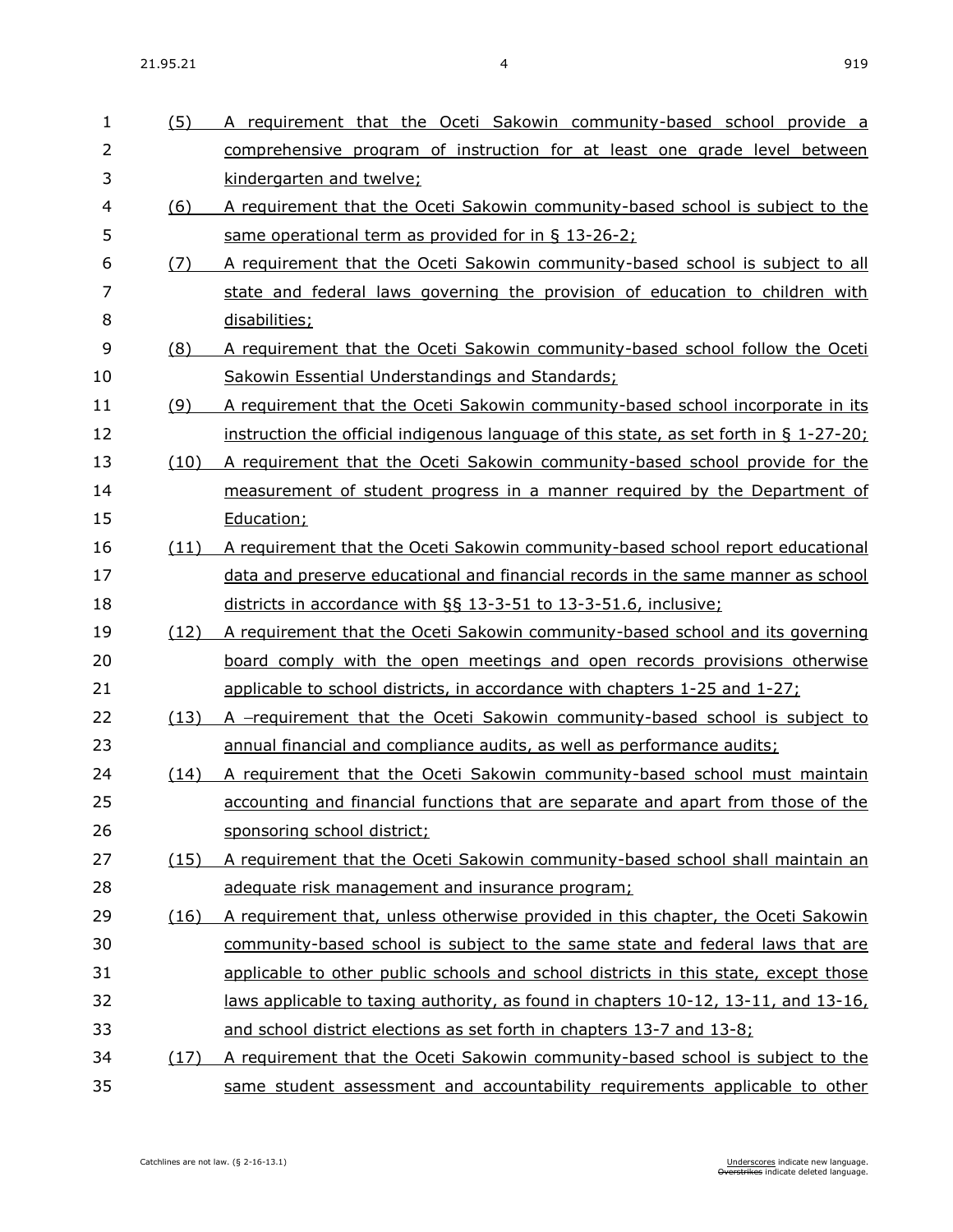- public schools in this state, except that nothing prevents the school, with the sponsor's approval, from establishing additional assessments and requirements that exceed those otherwise applicable under state law; and (18) A requirement that the Oceti Sakowin community-based school must utilize the same standards as those established for the education of students in a school district.
- **Section 6.** That a NEW SECTION be added:
- 

#### **13-67-6. Contract--Term.**

 An initial contract, provided for in § 13-67-5, must have a term of five years, except as otherwise permitted by § 13-67-13, and specify a beginning date. An Oceti Sakowin community-based school may, upon notifying the board of the sponsoring school 12 district, delay the effective date of the contract for a period of one year. If the Oceti Sakowin community-based school determines that a delay of more than one year is necessary, the school may request concurrence by the board. The board may grant the 15 request, deny the request, or terminate the sponsorship.

- **Section 7.** That a NEW SECTION be added:
- **13-67-7. Data--Collection--Analysis.**

 The board of a sponsoring district shall monitor the performance and legal 19 compliance of an Oceti Sakowin community-based school and may request, collect, and analyze data from the Oceti Sakowin community-based school to support the ongoing monitoring and evaluation. The board of a sponsoring district shall, at the time and in the manner requested by the Department of Education, provide to the department a report regarding the performance of the Oceti Sakowin community-based school. The report and data contained in the report must be separate and apart from any report or data otherwise

- pertaining to the school district.
- **Section 8.** That a NEW SECTION be added:
- 

### **13-67-8. Unsatisfactory performance--Corrective action--Sanctions.**

If the board of a sponsoring school district determines that an Oceti Sakowin

community-based school's performance or legal compliance is unsatisfactory, the board

shall provide written notification to the Oceti Sakowin community-based school and shall

provide the school with a specific time period within which the matter must be addressed.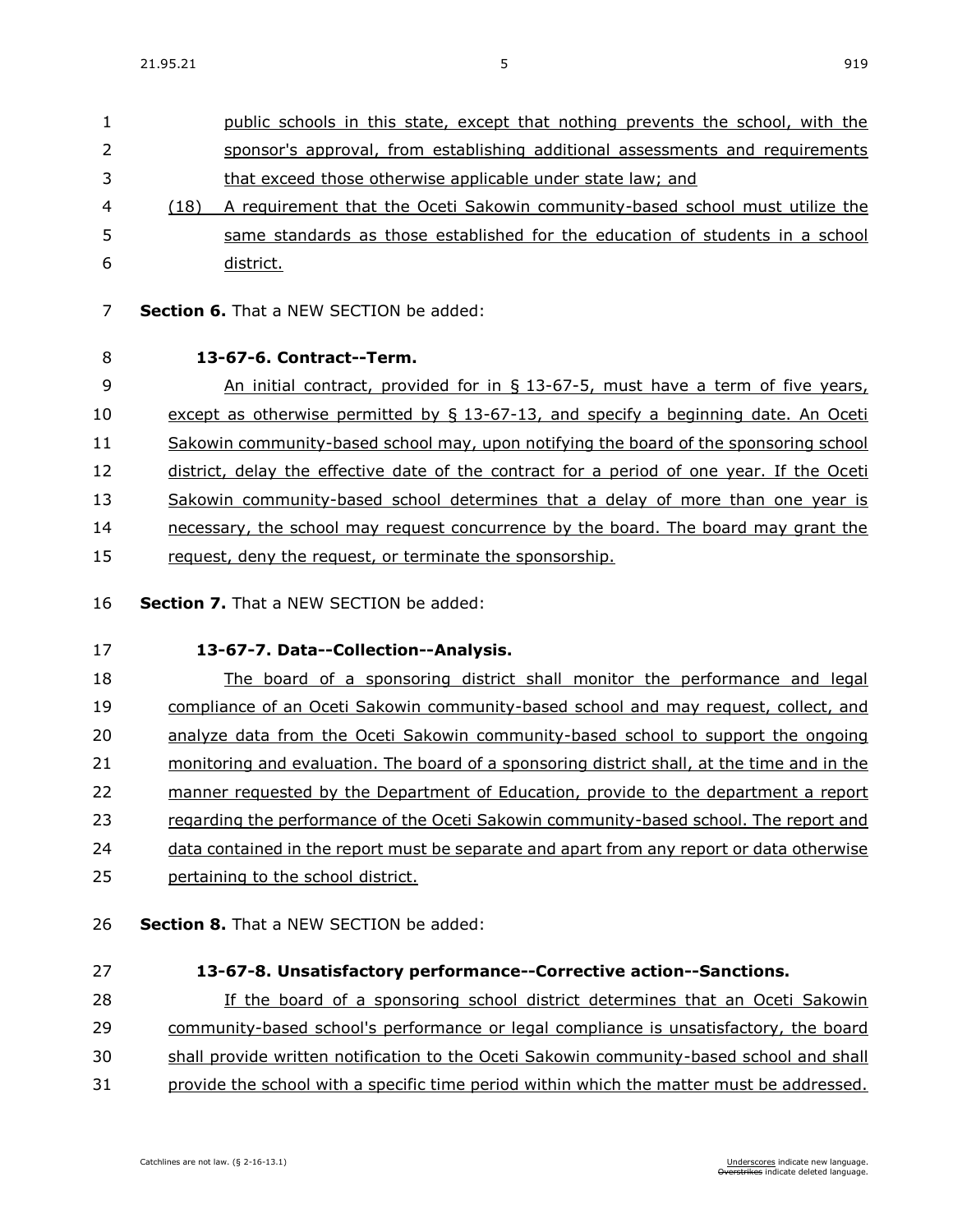| $\mathbf{1}$ | If the matter is not addressed by the Oceti Sakowin community-based school within the        |
|--------------|----------------------------------------------------------------------------------------------|
| 2            | specified time period, the board may take corrective action, including the imposition of     |
| 3            | sanctions, or may terminate the sponsorship.                                                 |
| 4            | <b>Section 9.</b> That a NEW SECTION be added:                                               |
| 5            | 13-67-9. Contract renewal--Application.                                                      |
| 6            | After an initial contract has been in effect for four years, the board of a sponsoring       |
| 7            | district shall provide to an Oceti Sakowin community-based school a report setting forth     |
| 8            | the school's performance to date and shall note any concerns that need to be addressed       |
| 9            | before the renewal process is initiated. The board shall provide the Oceti Sakowin           |
| 10           | community-based school at least thirty days within which to submit clarifications or         |
| 11           | corrections to the report, or to otherwise respond to the report.                            |
| 12           | The board shall provide quidance to the Oceti Sakowin community-based school                 |
| 13           | regarding the renewal process and set forth the specific criteria that the board will use to |
| 14           | make a determination regarding a renewal of the contract.                                    |
| 15           | The process must involve an application to renew the contract. The Oceti Sakowin             |
| 16           | community-based school may attach to its application for renewal:                            |
| 17           | Additional evidence of improvements in student performance;<br>(1)                           |
| 18           | A description of improvements that had been undertaken, are being undertaken,<br>(2)         |
| 19           | or are being planned; and                                                                    |
| 20           | A detailed operational plan for the ensuing contract period.<br>(3)                          |
| 21           | Section 10. That a NEW SECTION be added:                                                     |
| 22           | 13-67-10. Contract renewal--Application--Review.                                             |
| 23           | Upon receiving an application for renewal of a contract, the board of the sponsoring         |
| 24           | district shall, within sixty days:                                                           |
| 25           | Examine and base the decision regarding renewal of the contract on evidence of<br>(1)        |
| 26           | the Oceti Sakowin community-based school's performance during the first term of              |
| 27           | the contract; and                                                                            |
| 28           | Prepare and provide to the Oceti Sakowin community-based school a report<br>(2)              |
| 29           | regarding the evidence provided and the decision that was reached.                           |
|              |                                                                                              |

30 **Section 11.** That a NEW SECTION be added: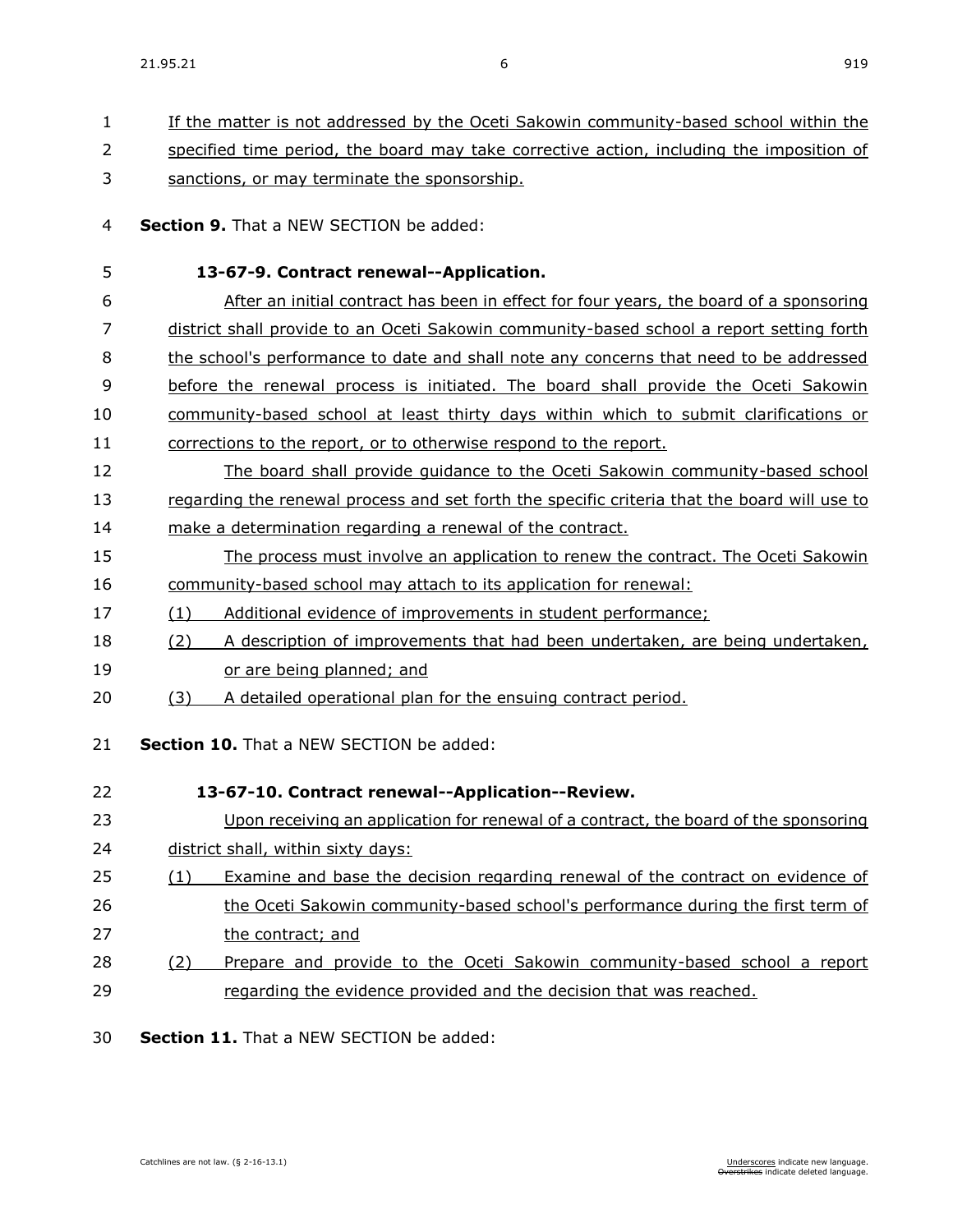| $\mathbf{1}$   |            | 13-67-11. Application for renewal--Grounds for denial.                                      |
|----------------|------------|---------------------------------------------------------------------------------------------|
| $\overline{2}$ |            | The board of a sponsoring school district may deny an application for renewal of a          |
| 3              |            | contract if the board determines that the Oceti Sakowin community-based school:             |
| 4              | (1)        | Engaged in a material breach of the contract or a substantial violation of this             |
| 5              |            | chapter;                                                                                    |
| 6              | (2)        | Failed to meet or make sufficient progress toward the school's performance                  |
| 7              |            | expectations;                                                                               |
| 8              | (3)        | Failed to meet generally accepted standards of fiscal management; or                        |
| 9              | (4)        | Substantially violated any provision of law from which the Oceti Sakowin                    |
| 10             |            | community-based school was not exempt.                                                      |
| 11             |            | A denial of renewal under this section may be appealed to the secretary of                  |
| 12             | education. |                                                                                             |
| 13             |            | <b>Section 12.</b> That a NEW SECTION be added:                                             |
|                |            |                                                                                             |
| 14             |            | 13-67-12. Contract--Unilateral revocation.                                                  |
| 15             |            | The board of a sponsoring school district may unilaterally revoke a contract upon           |
| 16             |            | the conditions set forth in $\S$ 13-67-11, if the board:                                    |
| 17             | (1)        | Provides written notice of the intent to revoke the contract to the Oceti Sakowin           |
| 18             |            | community-based school, at least fourteen days prior to the hearing required by             |
| 19             |            | this section;                                                                               |
| 20             | (2)        | Schedules a public hearing at which representatives of the Oceti Sakowin                    |
| 21             |            | community-based school may provide testimony and documentary evidence;                      |
| 22             | (3)        | Permits the hearing to be recorded; and                                                     |
| 23             | (4)        | Provides to the Oceti Sakowin community-based school a written determination,               |
| 24             |            | citing evidence in support of the determination.                                            |
| 25             |            | Section 13. That a NEW SECTION be added:                                                    |
|                |            |                                                                                             |
| 26             |            | 13-67-13. Contract--Term.                                                                   |
| 27             |            | A sponsorship contract under this chapter is effective for five years unless a shorter      |
| 28             |            | duration is agreed to by the parties or a unilateral revocation occurs pursuant to § 13-67- |
| 29             |            | 12. A sponsorship contract, regardless of duration, may contain conditions governing its    |
| 30             |            | continuation, provided the conditions comply with the provisions of this chapter.           |
|                |            |                                                                                             |

### 31 **Section 14.** That a NEW SECTION be added: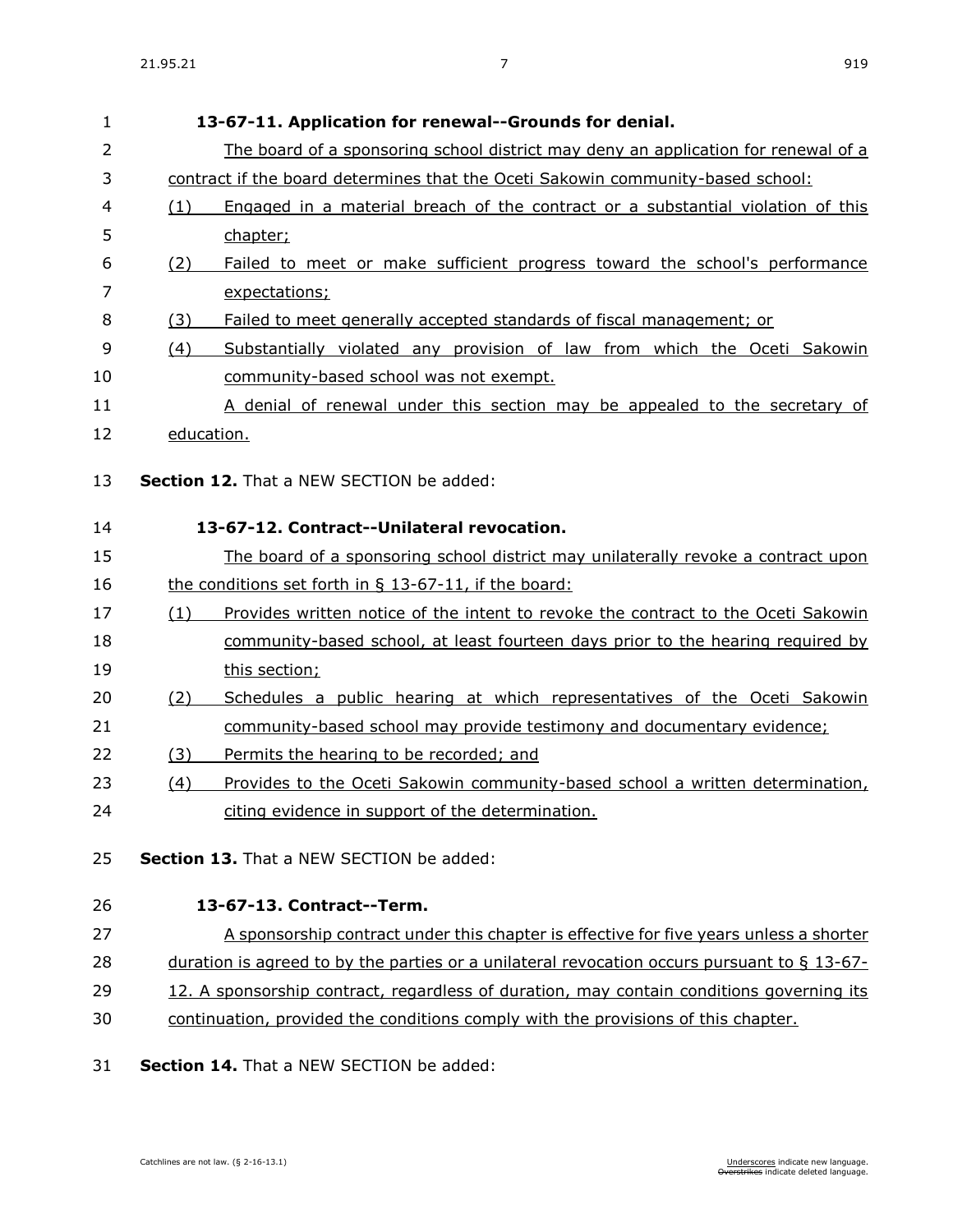**Adverse action--Prohibition.**

| 3        | Neither the board of a sponsoring school district nor an administrator may take                            |
|----------|------------------------------------------------------------------------------------------------------------|
| 4        | any adverse action against a school district employee as a result of that employee's direct                |
| 5        | or indirect participation in the establishment of an Oceti Sakowin community-based school                  |
| 6        | under this chapter. For purposes of this section, an adverse action against a school district              |
| 7        | employee includes a disciplinary measure, a compensatory reduction, a transfer or                          |
| 8        | reassignment, and any other significant changes in the employee's duties or                                |
| 9        | responsibilities objected to by the employee.                                                              |
| 10       | Neither the board of a sponsoring school district nor an administrator may take                            |
| 11       | any adverse action against an existing school district program as a result of an application               |
| 12       | to establish an Oceti Sakowin community-based school under this chapter. For purposes                      |
| 13       | of this section, an adverse action against a school district program includes the suspension               |
| 14       | or termination of the program, the transfer or reassignment of the program to a less                       |
| 15       | desirable department within the district, the physical relocation of the program to a less                 |
| 16       | desirable setting, and a reduction in or the elimination of funding for the program.                       |
| 17<br>18 | <b>Section 15.</b> That a NEW SECTION be added:<br>13-67-15. Oceti Sakowin community-based school--Powers. |
| 19       | An Oceti Sakowin community-based school established in accordance with this                                |
| 20       | chapter may, independently of its sponsoring school district:                                              |
| 21       | (1)<br>Purchase or lease real property, facilities, appurtenances, and equipment;                          |
| 22       | (2)<br>Obtain a loan;                                                                                      |
| 23       | Pledge, assign, or encumber its assets to collateralize a loan or obtain credit;<br><u>(3)</u>             |
| 24       | (4)<br>Apply for state and federal grants;                                                                 |
| 25       | Accept gifts, grants, and donations for any purpose related to the establishment or<br>(5)                 |
| 26       | operation of the community-based school;                                                                   |
| 27       | (5)<br>Hire and compensate personnel;                                                                      |
| 28       | Participate in the state retirement system established in accordance with chapter<br>(6)                   |
| 29       | 3-12C;                                                                                                     |
|          |                                                                                                            |
| 30       | Enter into a contract with a school district or educational cooperative for the<br>(7)                     |
| 31       | delivery of educational or other services, provided the consideration paid by the                          |
| 32       | community-based school for the services does not exceed the delivering entity's                            |

34 (8) Access any shared services offered by the state.

**13-67-14. Establishment of Oceti Sakowin community-based school--**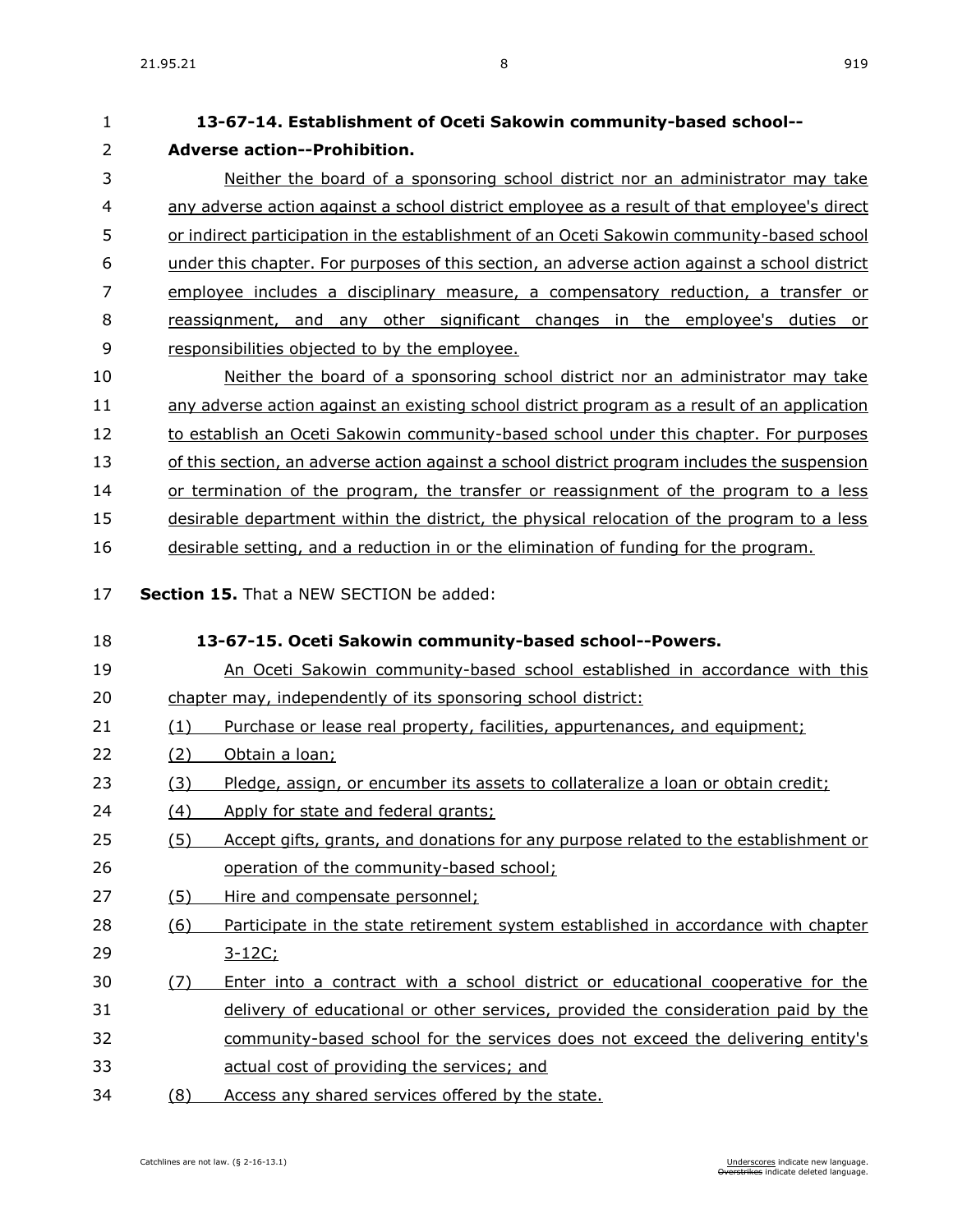| $\mathbf{1}$ | Section 16. That a NEW SECTION be added:                                                |
|--------------|-----------------------------------------------------------------------------------------|
| 2            | 13-67-16. Liability.                                                                    |
| 3            | Neither a sponsoring school district nor any employee or board member of the            |
| 4            | district may be held liable for:                                                        |
| 5            | Any act or omission undertaken in good faith, and within the scope of authority,<br>(1) |
| 6            | regarding an Oceti Sakowin community-based school established or operated in            |
| 7            | accordance with this chapter; or                                                        |
| 8            | Any debts incurred by or on behalf of an Oceti Sakowin community-based school<br>(2)    |
| 9            | established or operated in accordance with this chapter.                                |
| 10           | <b>Each Oceti Sakowin community-based school shall be responsible for any debts</b>     |
| 11           | incurred by or on behalf of the school.                                                 |
| 12           | Section 17. That a NEW SECTION be added:                                                |
| 13           | 13-67-17. Administrative fee.                                                           |
| 14           | A school district that enters into a contract of sponsorship for an Oceti Sakowin       |
| 15           | community-based school may impose an annual administrative fee upon the Oceti           |
| 16           | Sakowin community-based school in an amount not exceeding the lesser of thirty-five     |
| 17           | thousand dollars or three percent of the Oceti Sakowin community-based school's total   |
| 18           | revenues.                                                                               |
| 19           | An administrative fee under this section does not include the delivery of any           |
| 20           | educational services that the Oceti Sakowin community-based school elects to purchase   |
| 21           | from the sponsoring school district.                                                    |
| 22           | <b>Section 18.</b> That a NEW SECTION be added:                                         |
| 23           | 13-67-18. Admission of students.                                                        |
| 24           | The admission of students to an Oceti Sakowin community-based school must be            |
| 25           | based on an annual application process. If, on a date identified by the Oceti Sakowin   |
| 26           | community-based school, the number of applicants exceeds the capacity of a program,     |
| 27           | class, or grade level, enrollment preference must be given in the following order:      |
| 28           | Students who attended the Oceti Sakowin community-based school during the<br>(1)        |
| 29           | previous year;                                                                          |
| 30           | Siblings of students who attended the Oceti Sakowin community-based school<br>(2)       |
| 31           | during the previous year;                                                               |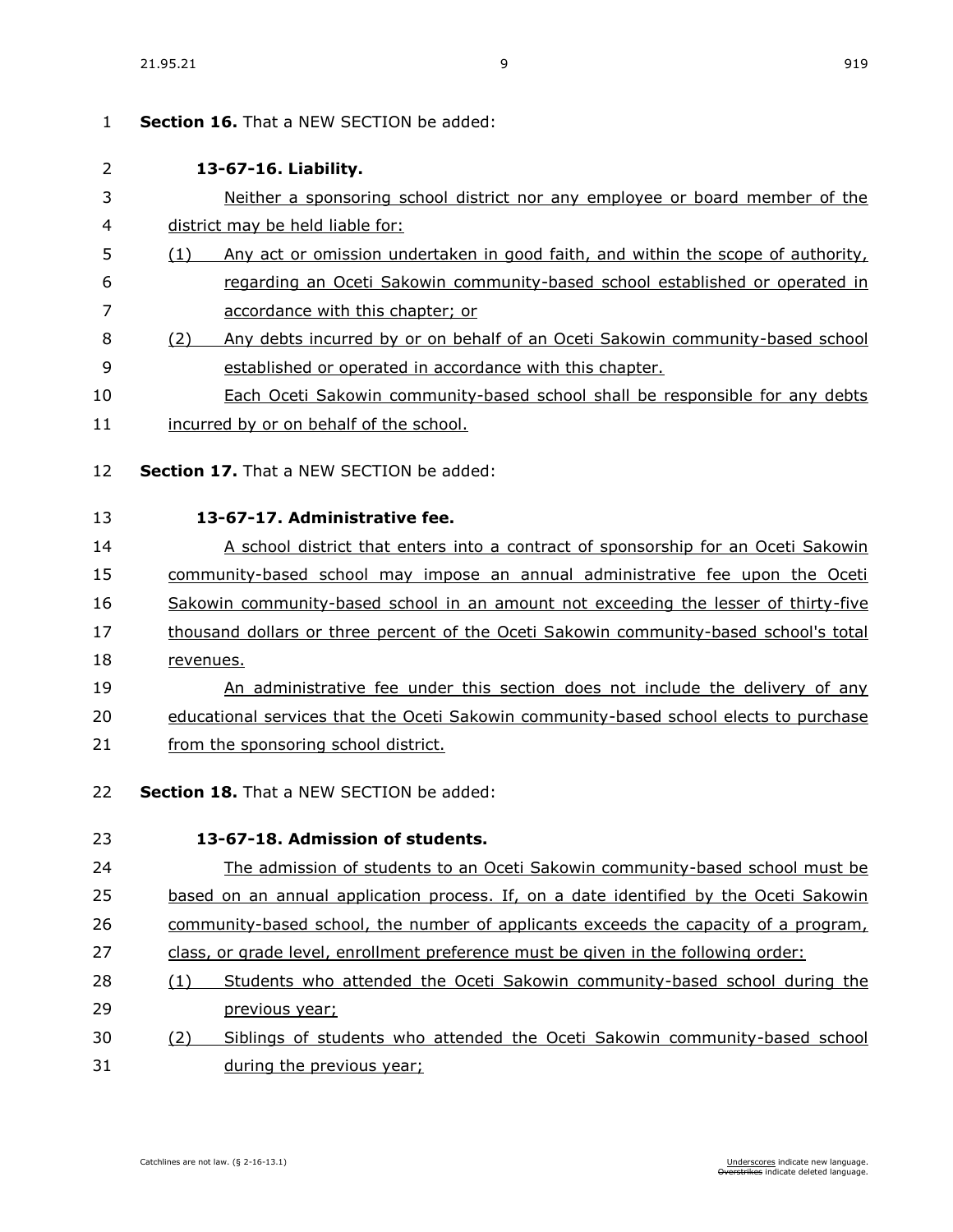| $\mathbf{1}$   | (3) | Students who reside within the boundaries of the school district in which the Oceti          |
|----------------|-----|----------------------------------------------------------------------------------------------|
| 2              |     | Sakowin community-based school is located; and                                               |
| 3              | (4) | Students selected by lot.                                                                    |
| 4              |     | No student may be denied admission based on the student's academic status,                   |
| 5              |     | athletic ability, color, ethnicity, familial status, gender, income, national origin, race,  |
| 6              |     | religion, special needs, or proficiency in the official indigenous language of this state.   |
| 7              |     | <b>Section 19.</b> That a NEW SECTION be added:                                              |
| 8              |     | 13-67-19. Participation in state retirement system.                                          |
| 9              |     | An employee of an Oceti Sakowin community-based school sponsored by a school                 |
| 10             |     | district is deemed to be an employee of the school district for purposes of participating in |
| 11             |     | the state retirement system, as set forth in chapter 3-12C.                                  |
| 12             |     | Section 20. That a NEW SECTION be added:                                                     |
| 13             |     | 13-67-20. Annual report.                                                                     |
| 14             |     | On or before October first of each year, the secretary of education shall provide an         |
| 15             |     | annual report to the Governor and the Legislature regarding Oceti Sakowin community-         |
| 16             |     | based schools.                                                                               |
| 17             |     | The secretary shall include in the report the following:                                     |
| 18             | (1) | The performance of students attending each Oceti-Sakowin community-based                     |
| 19             |     | school;                                                                                      |
| 20             | (2) | Information regarding the students' indigenous identity, mental health, and overall          |
| 21             |     | well-being;                                                                                  |
| 22             | (3) | An assessment of the successes, challenges, and improvements needed with                     |
| 23             |     | respect to this chapter; and                                                                 |
| 24             | (4) | An assessment regarding the size and number of the existing Oceti Sakowin                    |
| 25             |     | community-based schools with respect to their ability to meet the demand, as                 |
| 26             |     | calculated by admissions data and the number of students denied enrollment.                  |
| 27             |     | The secretary shall obtain the information from each Oceti Sakowin community-                |
| 28             |     | based school and shall provide a comparison of the students' performance to that of          |
| 29             |     | academically, ethnically, and economically similar students in each sponsoring district.     |
| $\overline{2}$ |     | $\text{Hian}$ 21 That a NEW CECTION be added.                                                |

30 **Section 21.** That a NEW SECTION be added: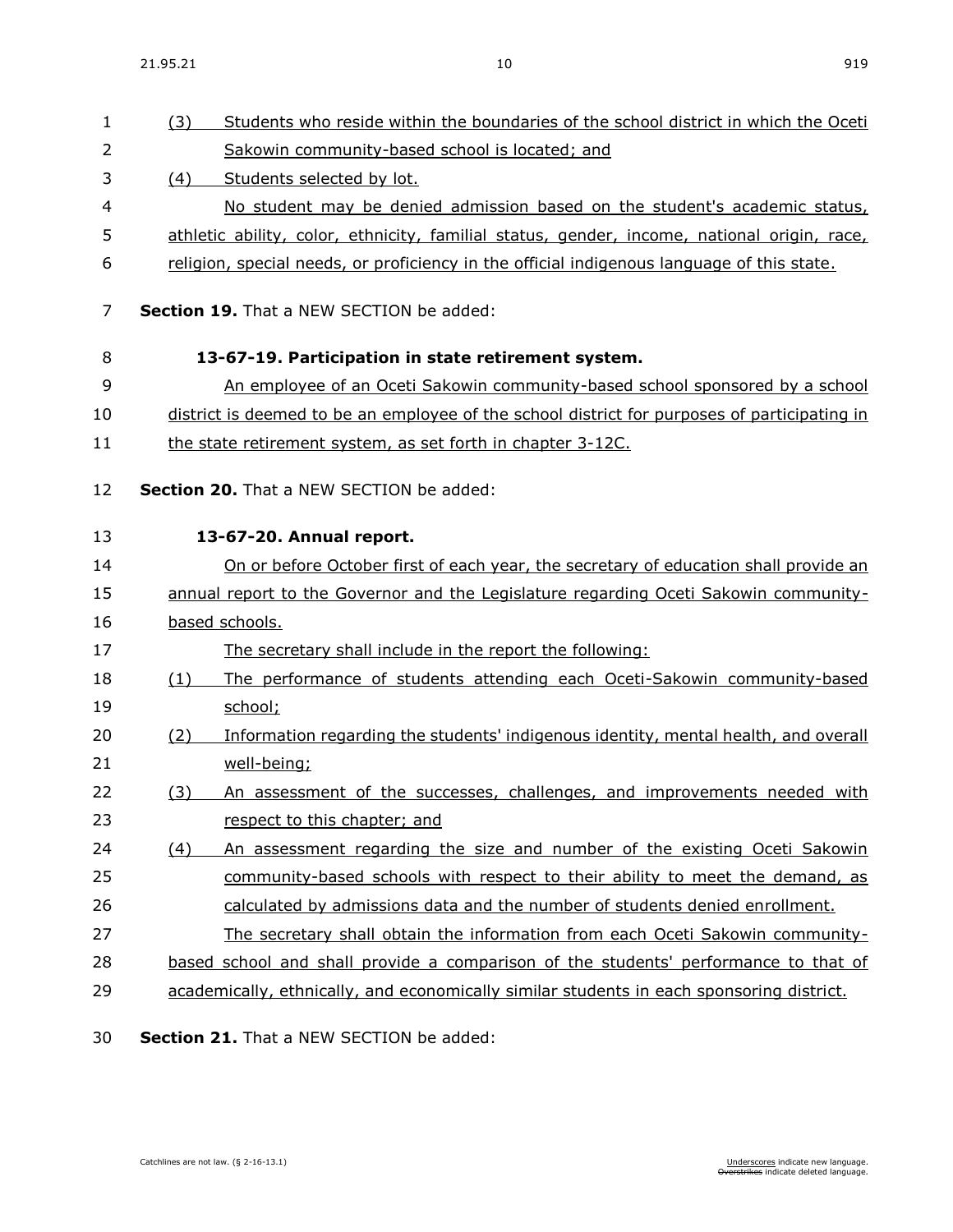# **13-67-21. Promulgation of rules.** The Board of Education Standards shall promulgate rules, in accordance with chapter [1-26,](https://sdlegislature.gov/Statutes/Codified_Laws/DisplayStatute.aspx?Type=Statute&Statute=1-26) to provide for the application process, creation and development of an Oceti Sakowin community-based school, to provide for the delivery and administration of elementary and secondary education within the framework of an Oceti Sakowin community-based school, and to provide for an appellate mechanism governing decisions related to the creation, development, administration, or operations of an Oceti Sakowin community-based school.

**Section 22.** That a NEW SECTION be added:

### **13-67-22. Initial school limit.**

## Notwithstanding any other provision in this chapter, during the five-year period 12 beginning July 1, 2021, Oceti Sakowin community-based schools may not exceed four in number.

**Section 23.** [That § 13-10-12 be AMENDED.](https://sdlegislature.gov/Statutes/Codified_Laws/DisplayStatute.aspx?Type=Statute&Statute=13-10-12)

### **[13-10-12. C](https://sdlegislature.gov/Statutes/Codified_Laws/DisplayStatute.aspx?Type=Statute&Statute=13-10-12)riminal background investigation--Prospective employees, technical college instructors, and student teachers--Temporary employment pending results.**

18 Each person over eighteen years of age hired by a school district or an Oceti Sakowin community-based school shall submit to a criminal background investigation, by means of fingerprint checks by the Division of Criminal Investigation and the Federal Bureau of Investigation. The school district or Oceti Sakowin community-based school shall submit completed fingerprint cards to the Division of Criminal Investigation before the prospective new employee enters into service. If no disqualifying record is identified at the state level, the fingerprints shall be forwarded by the Division of Criminal Investigation to the Federal Bureau of Investigation for a national criminal history record check. Any person whose employment is subject to the requirements of this section may enter into service on a temporary basis pending receipt of results of the criminal background investigation. The employing school district or Oceti Sakowin community- based school may, without liability, withdraw its offer of employment or terminate the temporary employment without notice if the report reveals a disqualifying record. The employing school district or Oceti Sakowin community-based school may pay any fees charged for the cost of fingerprinting or the criminal background investigation for any person whose employment is subject to the requirements of this section. Any person hired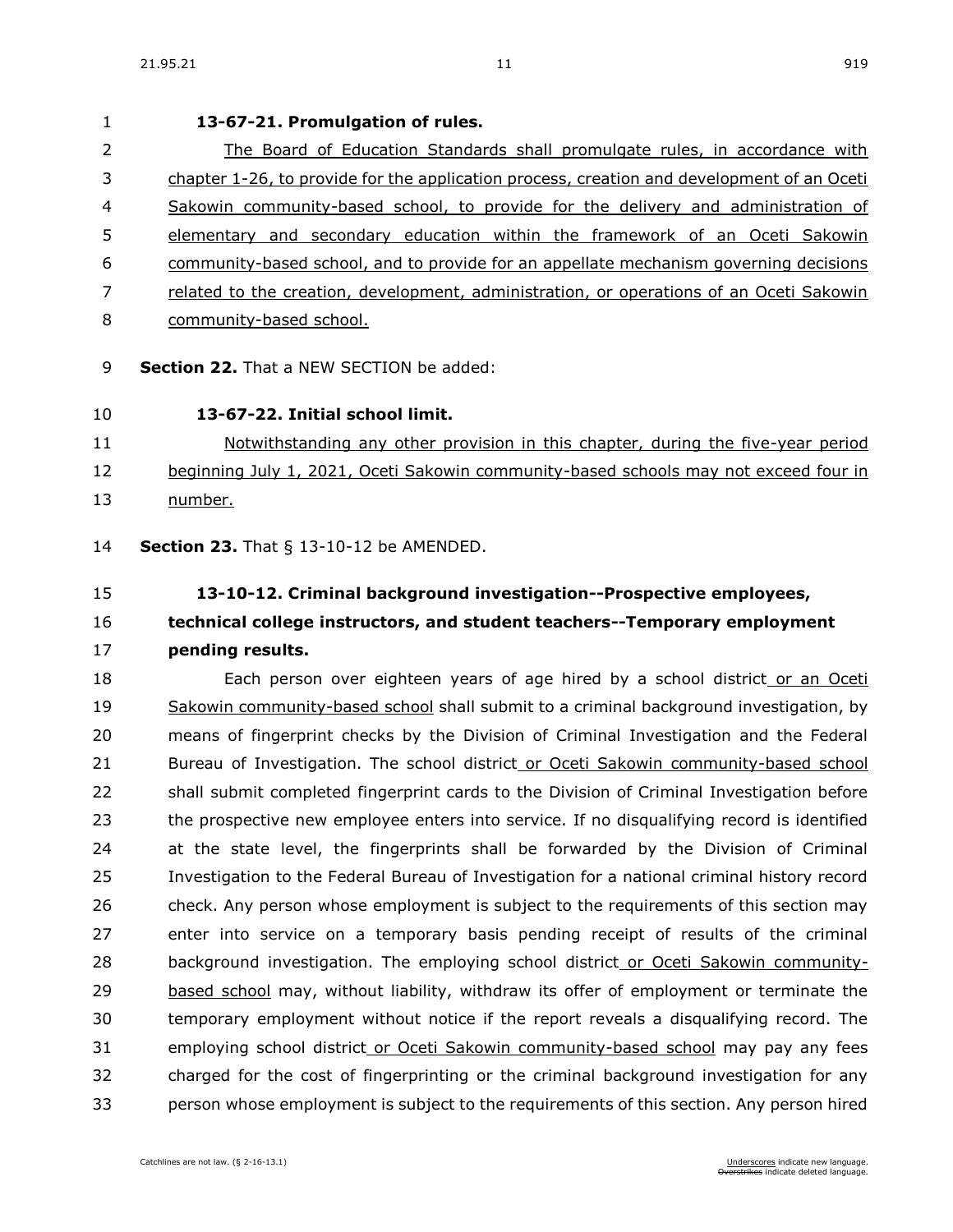to officiate, judge, adjudicate, or referee a public event sponsored by a school district is 2 not required to submit to a criminal background investigation as required in this section. 3 In addition, any Any instructor employed by a technical college is required to shall submit to a criminal background investigation as required in this section at the time of initial employment.

 The criminal investigation required by this section with respect to a student teacher completing requirements for teacher certification shall be conducted by the school district. A criminal background investigation, of a student teacher, conducted by a school district may be provided to any other school in which the student engages in student teaching. The school district conducting the criminal background investigation of a student teacher may rely upon the results of that investigation for employment of that person as an employee of the district.

- **Section 24.** [That § 13-13-10.1 be AMENDED.](https://sdlegislature.gov/Statutes/Codified_Laws/DisplayStatute.aspx?Type=Statute&Statute=13-13-10.1)
- 

### **[13-13-10.1. D](https://sdlegislature.gov/Statutes/Codified_Laws/DisplayStatute.aspx?Type=Statute&Statute=13-13-10.1)efinitions.**

 The education funding terms and procedures referenced in this chapter are defined as follows:

- (1) Repealed by SL 2016, ch 83, § 4;
- (1A) Nonresident students who are in the care and custody of the Department of Social Services, the Unified Judicial System, the Department of Corrections, or other state agencies and are attending a public school may be included in the fall enrollment of 21 the receiving district when enrolled in the receiving district;
- (2) Repealed by SL 2016, ch 83, § 4;
- (2A) "Fall enrollment," is calculated as follows:
- (a) Determine the number of kindergarten through twelfth grade students 25 enrolled in all schools operated by the school district who on the last Friday of September of the current school year are:
- (i) Enrolled in all schools operated by the district; and
- (ii) Enrolled in an Oceti Sakowin community-based school sponsored by 29 the district:
- (b) Subtract the number of students for whom the district receives tuition, except for:
- (i) Nonresident students who are in the care and custody of a state agency and are attending a public school district; and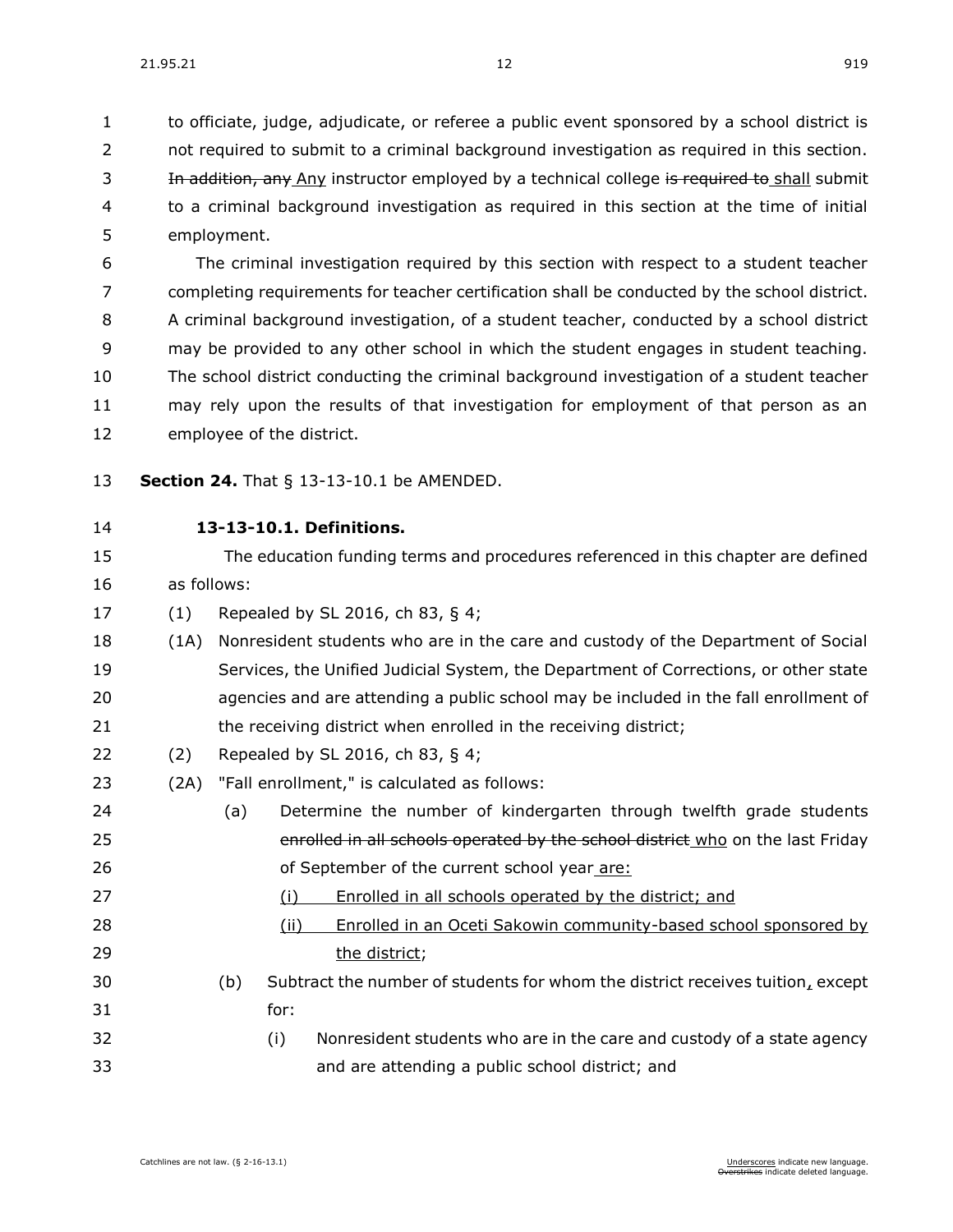| $\mathbf{1}$   |      | Students who are being provided an education pursuant to § 13-28-<br>(ii)                 |
|----------------|------|-------------------------------------------------------------------------------------------|
| $\overline{2}$ |      | 11;                                                                                       |
| 3              |      | Add the number of students for whom the district pays tuition.<br>(c)                     |
| 4              |      | When computing state aid to education for a school district pursuant to $\S$ 13-13-       |
| 5              |      | 73, the secretary of the Department of Education shall use the school district's fall     |
| 6              |      | enrollment;                                                                               |
| 7              | (2B) | Repealed by SL 2010, ch 84, § 1;                                                          |
| 8              | (2C) | "Target teacher ratio factor," is:                                                        |
| 9              |      | For school districts with a fall enrollment of two hundred or less, the target<br>(a)     |
| 10             |      | teacher ratio factor is 12;                                                               |
| 11             |      | For districts with a fall enrollment of greater than two hundred, but less than<br>(b)    |
| 12             |      | six hundred, the target teacher ratio factor is calculated as follows:                    |
| 13             |      | Multiplying the fall enrollment by .00750;<br>(1)                                         |
| 14             |      | Adding 10.50 to the product of subsection $(b)(1)$ ;<br>(2)                               |
| 15             |      | For districts with a fall enrollment of six hundred or greater, the target teacher<br>(c) |
| 16             |      | ratio factor is 15.                                                                       |
| 17             |      | The fall enrollment used for the determination of the target teacher ratio for a school   |
| 18             |      | district may not include any students residing in a residential treatment facility        |
| 19             |      | when the education program is operated by the school district;                            |
| 20             | (2D) | "Limited English proficiency (LEP) adjustment," is calculated by multiplying 0.25         |
| 21             |      | times the number of kindergarten through twelfth grade students who, in the prior         |
| 22             |      | school year, scored below level four on the state-administered language proficiency       |
| 23             |      | assessment as required in the state's consolidated state application pursuant to 20       |
| 24             |      | USC § 6311(b)(7) as of January 1, 2013;                                                   |
| 25             | (3)  | "Index factor," is the annual percentage change in the consumer price index for           |
| 26             |      | urban wage earners and clerical workers as computed by the Bureau of Labor                |
| 27             |      | Statistics of the United States Department of Labor for the year before the year          |
| 28             |      | immediately preceding the year of adjustment or three percent, whichever is less;         |
| 29             | (4)  | "Target teacher salary," for the school fiscal year beginning July 1, 2020 is             |
| 30             |      | \$51,367.47. Each school fiscal year thereafter, the target teacher salary is the         |
| 31             |      | previous fiscal year's target teacher salary increased by the index factor;               |
| 32             | (4A) | "Target teacher benefits," is the target teacher salary multiplied by twenty-nine         |
| 33             |      | percent;                                                                                  |
| 34             | (4B) | "Target teacher compensation," is the sum of the target teacher salary and the            |
| 35             |      | target teacher benefits;                                                                  |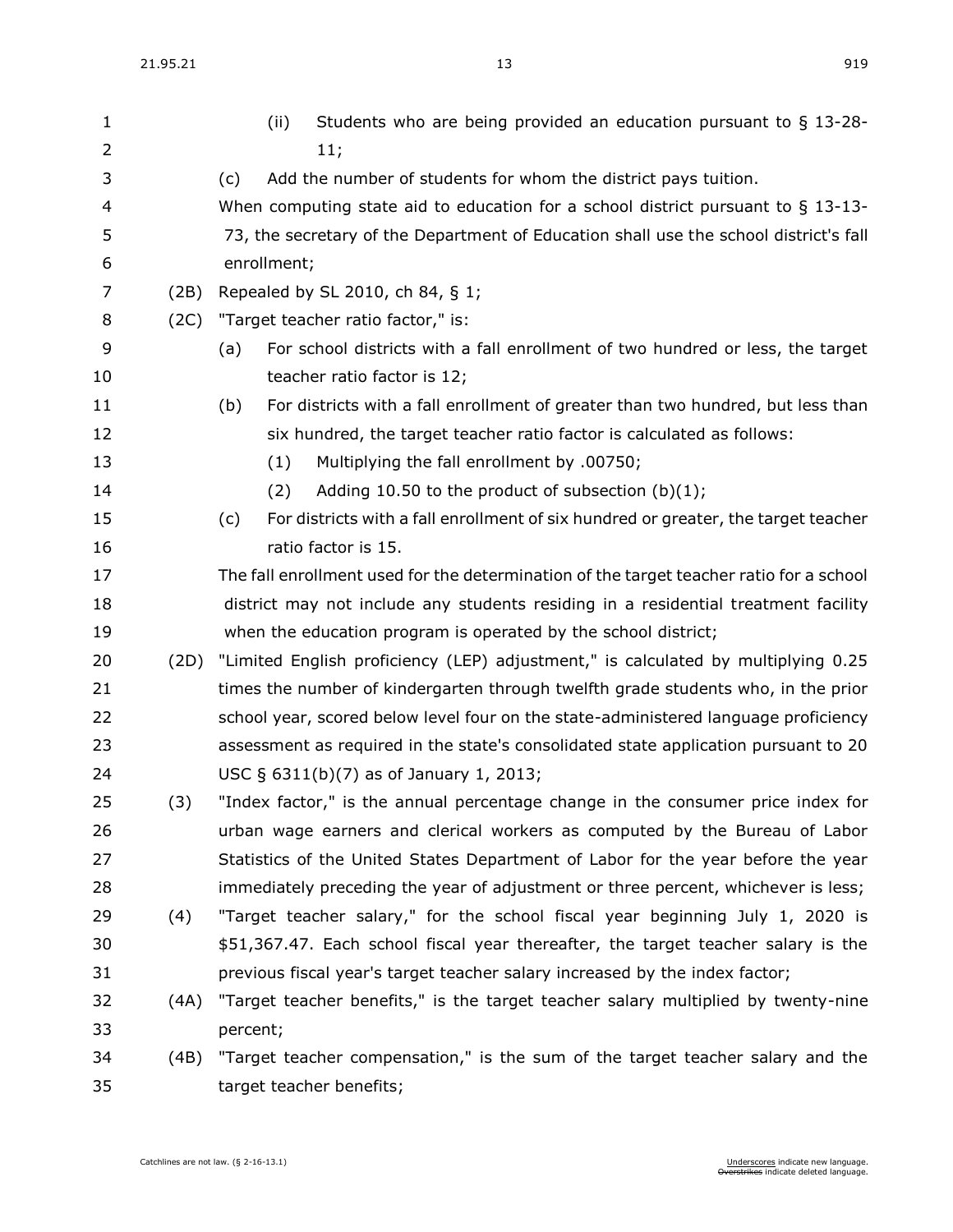| $\mathbf{1}$ | (4C) | "Overhead rate," is thirty-four and ninety-three hundredths percent.                  |  |  |  |
|--------------|------|---------------------------------------------------------------------------------------|--|--|--|
| 2            |      | Beginning in school fiscal year 2018, the overhead rate shall be adjusted to take     |  |  |  |
| 3            |      | into account the sum of the amounts that districts exceed the other revenue base      |  |  |  |
| 4            |      | amount;                                                                               |  |  |  |
| 5            | (5)  | "Local need," is calculated as follows:                                               |  |  |  |
| 6            |      | Divide the fall enrollment by the target teacher ratio factor;<br>(a)                 |  |  |  |
| 7            |      | (b)<br>If applicable, divide Limited English proficiency (LEP) adjustment pursuant to |  |  |  |
| 8            |      | subdivision (2D) by the target teacher ratio factor;                                  |  |  |  |
| 9            |      | Add the results of subsections (a) and (b);<br>(c)                                    |  |  |  |
| 10           |      | Multiply the result of subsection (c) by the target teacher compensation;<br>(d)      |  |  |  |
| 11           |      | Multiply the product of subsection (d) by the overhead rate;<br>(e)                   |  |  |  |
| 12           |      | Add the products of subsections (d) and (e);<br>(f)                                   |  |  |  |
| 13           |      | (g)<br>When calculating local need at the statewide level, include the amounts set    |  |  |  |
| 14           |      | aside for costs related to technology in schools and statewide student                |  |  |  |
| 15           |      | assessments; and                                                                      |  |  |  |
| 16           |      | When calculating local need at the statewide level, include the amounts set<br>(h)    |  |  |  |
| 17           |      | aside for sparse school district benefits, calculated pursuant to §§ 13-13-78         |  |  |  |
| 18           |      | and 13-13-79;                                                                         |  |  |  |
| 19           | (5A) | "Alternative per student need," is calculated as follows:                             |  |  |  |
| 20           |      | Add the total need for each school district for school fiscal year 2016,<br>(a)       |  |  |  |
| 21           |      | including the small school adjustment and the limited English proficiency             |  |  |  |
| 22           |      | adjustment, to the lesser of the amount of funds apportioned to each school           |  |  |  |
| 23           |      | district in the year preceding the most recently completed school fiscal year         |  |  |  |
| 24           |      | or school fiscal year 2015 pursuant to §§ 13-13-4, 23A-27-25, 10-33-24, 10-           |  |  |  |
| 25           |      | 36-10, 11-7-73, 10-35-21, and 10-43-77;                                               |  |  |  |
| 26           |      | Divide the result of (a) by the September 2015 fall enrollment, excluding any<br>(b)  |  |  |  |
| 27           |      | adjustments based on prior year student counts;                                       |  |  |  |
| 28           | (5B) | "Alternative local need," is the alternative per student need multiplied by the fall  |  |  |  |
| 29           |      | enrollment, excluding any adjustments based on prior year student counts;             |  |  |  |
| 30           | (6)  | "Local effort," the amount of ad valorem taxes generated in a school fiscal year by   |  |  |  |
| 31           |      | applying the levies established pursuant to $\S$ 10-12-42. Beginning on July 1, 2017, |  |  |  |
| 32           |      | local effort will include the amount of funds apportioned to each school district in  |  |  |  |
| 33           |      | the year preceding the most recently completed school fiscal year pursuant to         |  |  |  |
| 34           |      | §§ 10-33-24, 10-35-21 as provided by subdivision (6B), 10-36-10, 10-43-77, 11-        |  |  |  |
| 35           |      | 7-73, 13-13-4, and 23A-27-25 and that exceeds the other revenue base amount.          |  |  |  |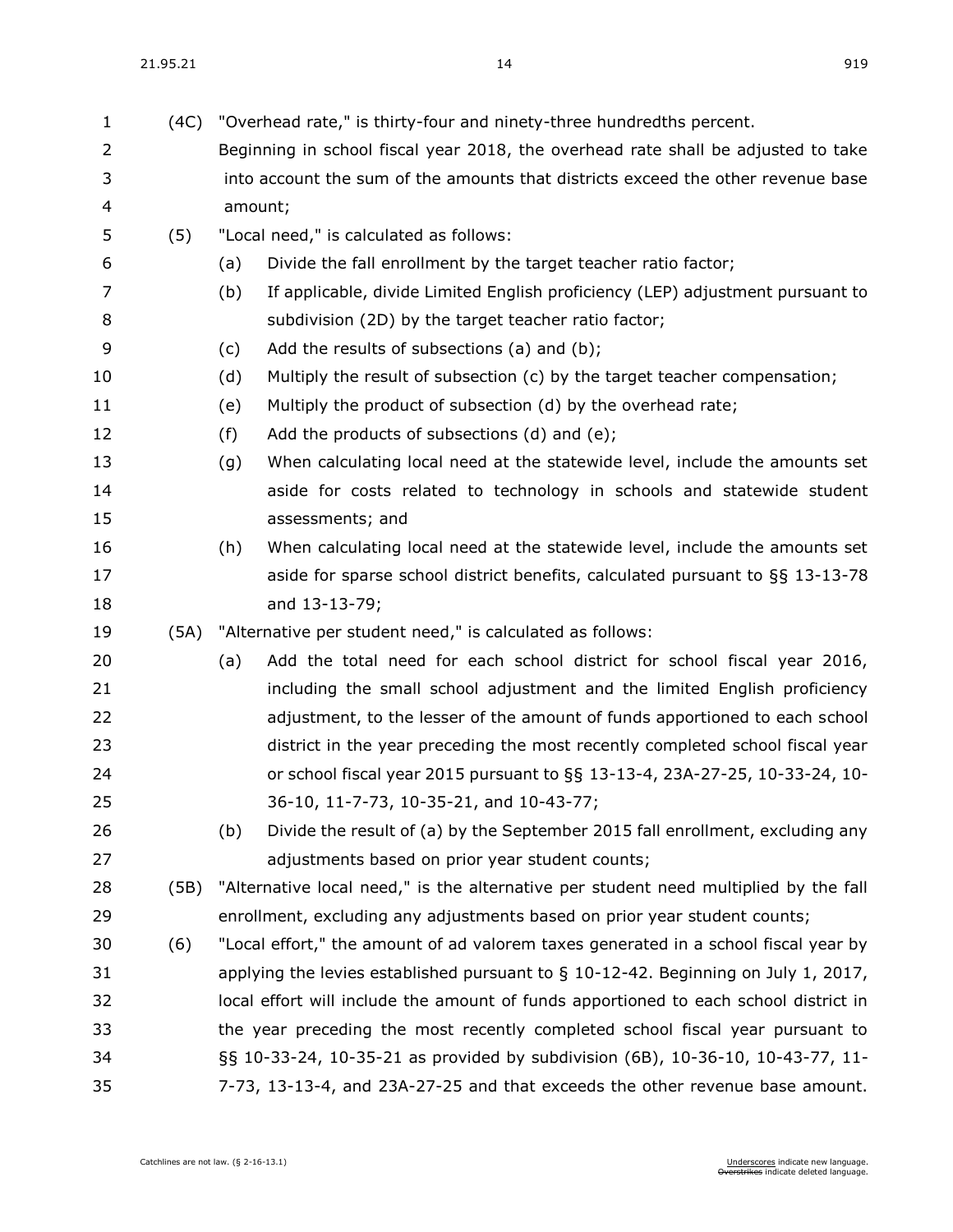For the period July 1, 2016, through December 31, 2016, inclusive, local effort includes the amount of ad valorem taxes generated by applying the levies established pursuant to § [13-10-6](https://sdlegislature.gov/Statutes/Codified_Laws/DisplayStatute.aspx?Type=Statute&Statute=13-10-6) during this period; (6A) "Other revenue base amount," for school districts not utilizing the alternative local need calculation is the amount of funds apportioned to each school district pursuant to §§ [10-33-24,](https://sdlegislature.gov/Statutes/Codified_Laws/DisplayStatute.aspx?Type=Statute&Statute=10-33-24) [10-35-21](https://sdlegislature.gov/Statutes/Codified_Laws/DisplayStatute.aspx?Type=Statute&Statute=10-35-21) as provided by subdivision (6B), [10-36-10,](https://sdlegislature.gov/Statutes/Codified_Laws/DisplayStatute.aspx?Type=Statute&Statute=10-36-10) [10-43-77,](https://sdlegislature.gov/Statutes/Codified_Laws/DisplayStatute.aspx?Type=Statute&Statute=10-43-77) [11-7-73,](https://sdlegislature.gov/Statutes/Codified_Laws/DisplayStatute.aspx?Type=Statute&Statute=11-7-73) [13-13-4,](https://sdlegislature.gov/Statutes/Codified_Laws/DisplayStatute.aspx?Type=Statute&Statute=13-13-4) and [23A-27-25](https://sdlegislature.gov/Statutes/Codified_Laws/DisplayStatute.aspx?Type=Statute&Statute=23A-27-25) calculated as follows: (a) Beginning on July 1, 2017, equals the greatest of the amounts of the funds apportioned to each school district pursuant to §§ [10-33-24,](https://sdlegislature.gov/Statutes/Codified_Laws/DisplayStatute.aspx?Type=Statute&Statute=10-33-24) [10-35-21](https://sdlegislature.gov/Statutes/Codified_Laws/DisplayStatute.aspx?Type=Statute&Statute=10-35-21) as provided by subdivision (6B), [10-36-10,](https://sdlegislature.gov/Statutes/Codified_Laws/DisplayStatute.aspx?Type=Statute&Statute=10-36-10) [10-43-77,](https://sdlegislature.gov/Statutes/Codified_Laws/DisplayStatute.aspx?Type=Statute&Statute=10-43-77) [11-7-73,](https://sdlegislature.gov/Statutes/Codified_Laws/DisplayStatute.aspx?Type=Statute&Statute=11-7-73) [13-13-4,](https://sdlegislature.gov/Statutes/Codified_Laws/DisplayStatute.aspx?Type=Statute&Statute=13-13-4) and [23A-27-25](https://sdlegislature.gov/Statutes/Codified_Laws/DisplayStatute.aspx?Type=Statute&Statute=23A-27-25) for school fiscal years 2013, 2014, and 2015; (b) Beginning on July 1, 2018, multiply eighty percent times subsection (a); (c) Beginning on July 1, 2019, multiply sixty percent times subsection (a); (d) Beginning on July 1, 2020, multiply forty percent times subsection (a); (e) Beginning on July 1, 2021, multiply twenty percent times subsection (a); (f) Beginning on July 1, 2022, is zero. For school districts utilizing the alternative local need calculation, the other revenue base amount is zero until such time the school district chooses to no longer utilize the alternative local need calculation. At that time, the other revenue base amount is calculated as defined above. For a school district created or reorganized after July 1, 2016, the other revenue base amount is the sum of the other revenue base amount for each district before reorganization, and the new school district may not utilize the alternative local need calculation. In the case of the dissolution and annexation of a district, the other revenue base amount of the dissolved school district will be prorated based on the total number of students in the fall enrollment as defined in subdivision (2A) who attend each district to which area of the dissolved district were annexed to in the first year of reorganization. The amount apportioned for each district will be added to the annexed districts' other revenue base; (6B) "Wind energy tax revenue," any wind energy tax revenue apportioned to school districts pursuant to § [10-35-21](https://sdlegislature.gov/Statutes/Codified_Laws/DisplayStatute.aspx?Type=Statute&Statute=10-35-21) from a wind farm producing power for the first time before July 1, 2016, shall be considered local effort pursuant to subdivision (6) and other revenue base amount pursuant to subdivision (6A). However, any wind

energy tax revenue apportioned to a school district from a wind farm producing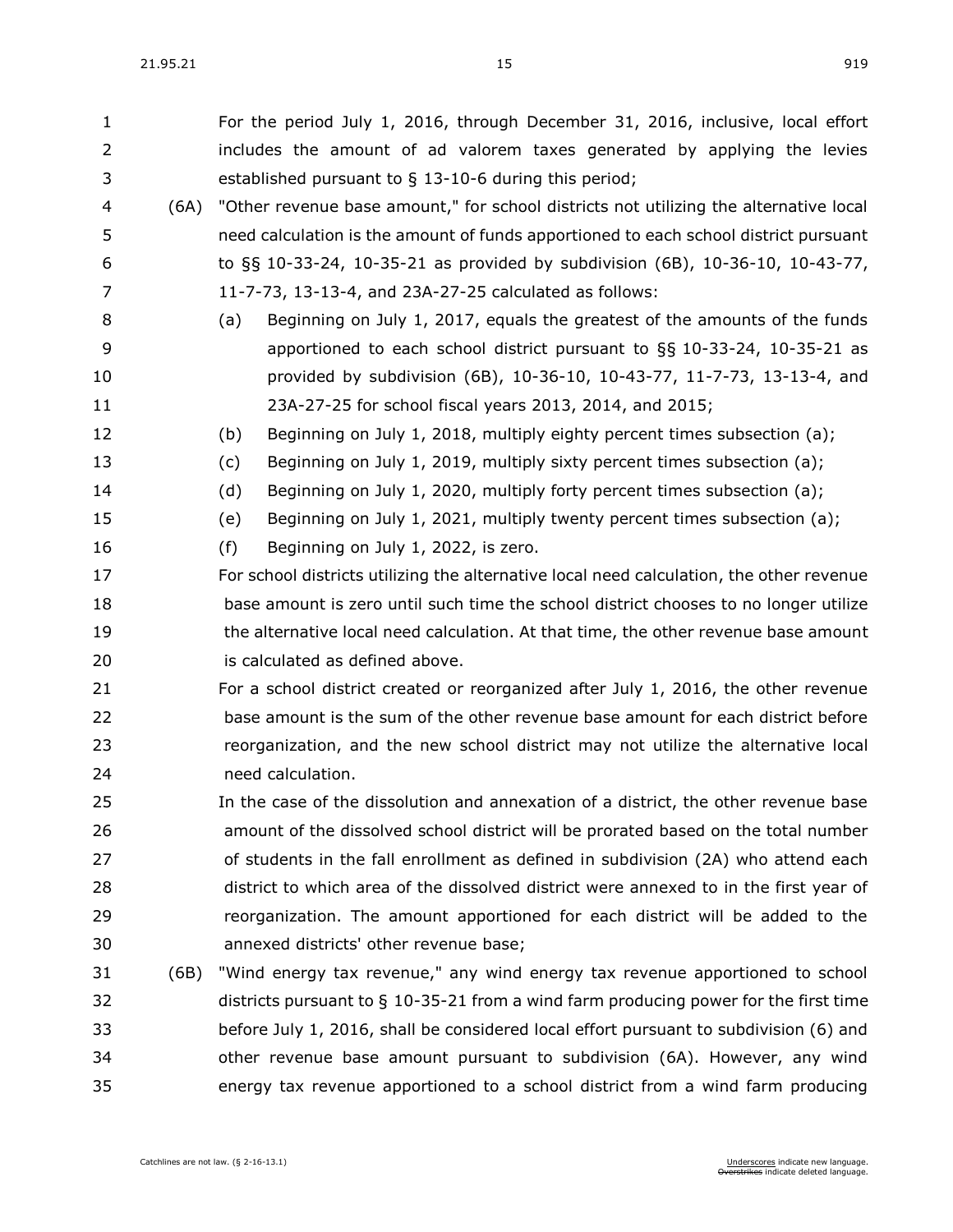| $\mathbf{1}$   |      |                                                                                         | power for the first time after June 30, 2016, one hundred percent shall be retained          |  |  |  |
|----------------|------|-----------------------------------------------------------------------------------------|----------------------------------------------------------------------------------------------|--|--|--|
| $\overline{2}$ |      | by the school district to which the tax revenue is apportioned for the first five years |                                                                                              |  |  |  |
| 3              |      | of producing power, eighty percent for the sixth year, sixty percent for the seventh    |                                                                                              |  |  |  |
| 4              |      | year, forty percent for the eighth year, twenty percent for the ninth year, and zero    |                                                                                              |  |  |  |
| 5              |      |                                                                                         | percent thereafter;                                                                          |  |  |  |
| 6              | (7)  |                                                                                         | "Per student equivalent," for funding calculations that are determined on a per              |  |  |  |
| 7              |      |                                                                                         | student basis, the per student equivalent is calculated as follows:                          |  |  |  |
| 8              |      | (a)                                                                                     | Multiply the target teacher compensation times the sum of one plus the                       |  |  |  |
| 9              |      |                                                                                         | overhead rate;                                                                               |  |  |  |
| 10             |      | (b)                                                                                     | Divide subsection (a) by 15;                                                                 |  |  |  |
| 11             | (8)  |                                                                                         | "Monthly cash balance," the total amount of money for each month in the school               |  |  |  |
| 12             |      |                                                                                         | district's general fund, calculated by adding all deposits made during the month to          |  |  |  |
| 13             |      |                                                                                         | the beginning cash balance and deducting all disbursements or payments made                  |  |  |  |
| 14             |      |                                                                                         | during the month;                                                                            |  |  |  |
| 15             | (9)  |                                                                                         | "General fund base percentage," is determined as follows:                                    |  |  |  |
| 16             |      | (a)                                                                                     | Forty percent for a school district with a fall enrollment as defined in                     |  |  |  |
| 17             |      |                                                                                         | subdivision (2A) of two hundred or less;                                                     |  |  |  |
| 18             |      | (b)                                                                                     | Thirty percent for a school district with fall enrollment as defined in                      |  |  |  |
| 19             |      |                                                                                         | subdivision (2A) of more than two hundred but less than six hundred; and                     |  |  |  |
| 20             |      | (c)                                                                                     | Twenty-five percent for a school district with fall enrollment as defined in                 |  |  |  |
| 21             |      |                                                                                         | subdivision (2A) greater than or equal to six hundred.                                       |  |  |  |
| 22             |      |                                                                                         | When determining the general fund base percentage, the secretary of the                      |  |  |  |
| 23             |      |                                                                                         | Department of Education shall use the lesser of the school district's fall enrollment        |  |  |  |
| 24             |      |                                                                                         | as defined in subdivision (2A) for the current school year or the school district's fall     |  |  |  |
| 25             |      |                                                                                         | enrollment from the previous two years;                                                      |  |  |  |
| 26             | (10) |                                                                                         | "Allowable general fund cash balance," the general fund base percentage multiplied           |  |  |  |
| 27             |      |                                                                                         | by the district's general fund expenditures in the previous school year.                     |  |  |  |
| 28             |      |                                                                                         | Section 25. That a NEW SECTION be added:                                                     |  |  |  |
| 29             |      |                                                                                         | 13-13-93. Aid--Proportionate distribution.                                                   |  |  |  |
| 30             |      |                                                                                         | A sponsoring school district shall forward to the Oceti Sakowin community-based              |  |  |  |
| 31             |      |                                                                                         | school that portion of the total funding received by the district in accordance with this    |  |  |  |
| 32             |      |                                                                                         | chapter, that equals the percentage of the district's students who are enrolled in the Oceti |  |  |  |

- 33 Sakowin community-based school. The sponsoring school district is responsible for the
- provision of services required by chapter [13-37.](https://sdlegislature.gov/Statutes/Codified_Laws/DisplayStatute.aspx?Type=Statute&Statute=13-37)